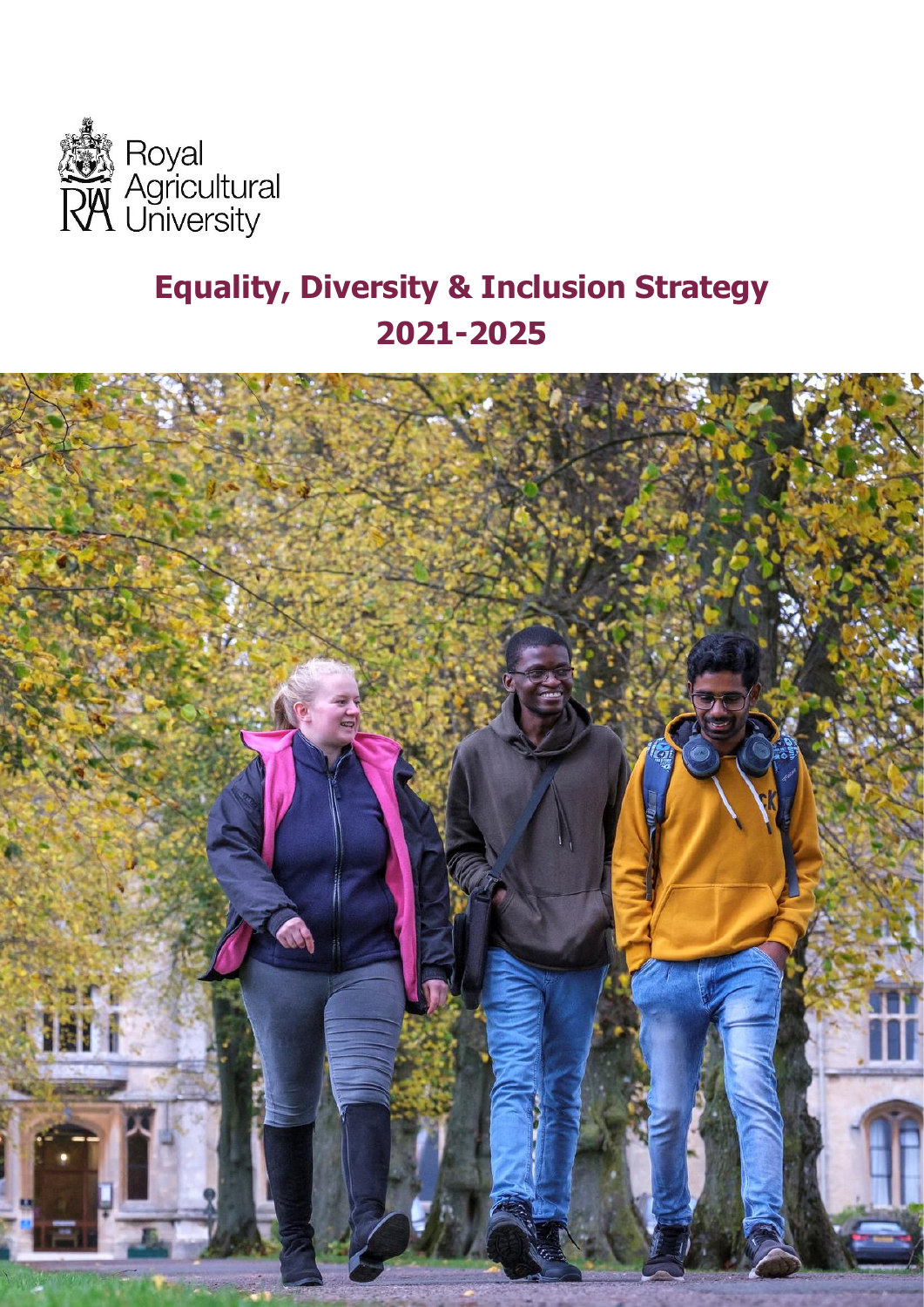# **Introduction**

 be underpinned by an Action Plan, monitored by the University's Equality, Diversity and The Royal Agricultural University (RAU) Equality Diversity and Inclusion (EDI) Strategy sets out our approach to equality, diversity and inclusion for the next four years. It is a public declaration of our commitment to seek to develop a community that is fully inclusive, recruiting and retaining staff and students from all sectors of society. We aspire to achieve real and lasting progress for diverse groups and individuals and the implementation of the Strategy will Inclusion Committee.

Founded in 1845, the RAU has a long-standing reputation in learning, research, and consultancy. Undergraduate and postgraduate study is managed and taught by experienced staff and specialist consultants within an exciting learning environment in which our students play a pivotal role. The University is committed to promoting equality of access and outcome for all, celebrating diversity and providing an inclusive learning and work environment for students and staff to become a beacon of equality, diversity and inclusion within the landbased sector. Our unique portfolio includes disciplines as varied as Rural Land Management, Real Estate, Business, Agriculture, Food, Environment and Equine matched by an extensive choice of research areas at Masters and Doctoral level.

The University maintains very strong links with its partners in industry. Courses are designed and updated to meet the demands of the market, both in the UK and worldwide, and employment rates for RAU graduates are amongst the highest in the country. We want all our staff, students and stakeholders to feel they are an integral part of the RAU community, and together we will create an inclusive culture where everyone can contribute to university life, knowledge and growth. The University will make this commitment a reality through this Equality, Diversity and Inclusion Strategy.

### Our Purpose and Mission

Our purpose is to cultivate care for the land and all who depend on it and our mission is to equip a new generation to thrive through change. We recognise that the achievement of these aims requires equality in participation and progression, and that success means that promoting equality, diversity and inclusion must be shared by everyone in our community**.** 

### Our Values

At the RAU our Equality, Diversity and Inclusion Strategy incorporates our institutional values. Our commitment to a collaborative and open-minded way of working and resourceful, responsible and inclusive attitude confirm our strong responsibility to equality. We are seeking to develop a culture which values, respects and celebrates diversity making it a place where people want to work and study because they know that we take a pro-active approach to advancing equality.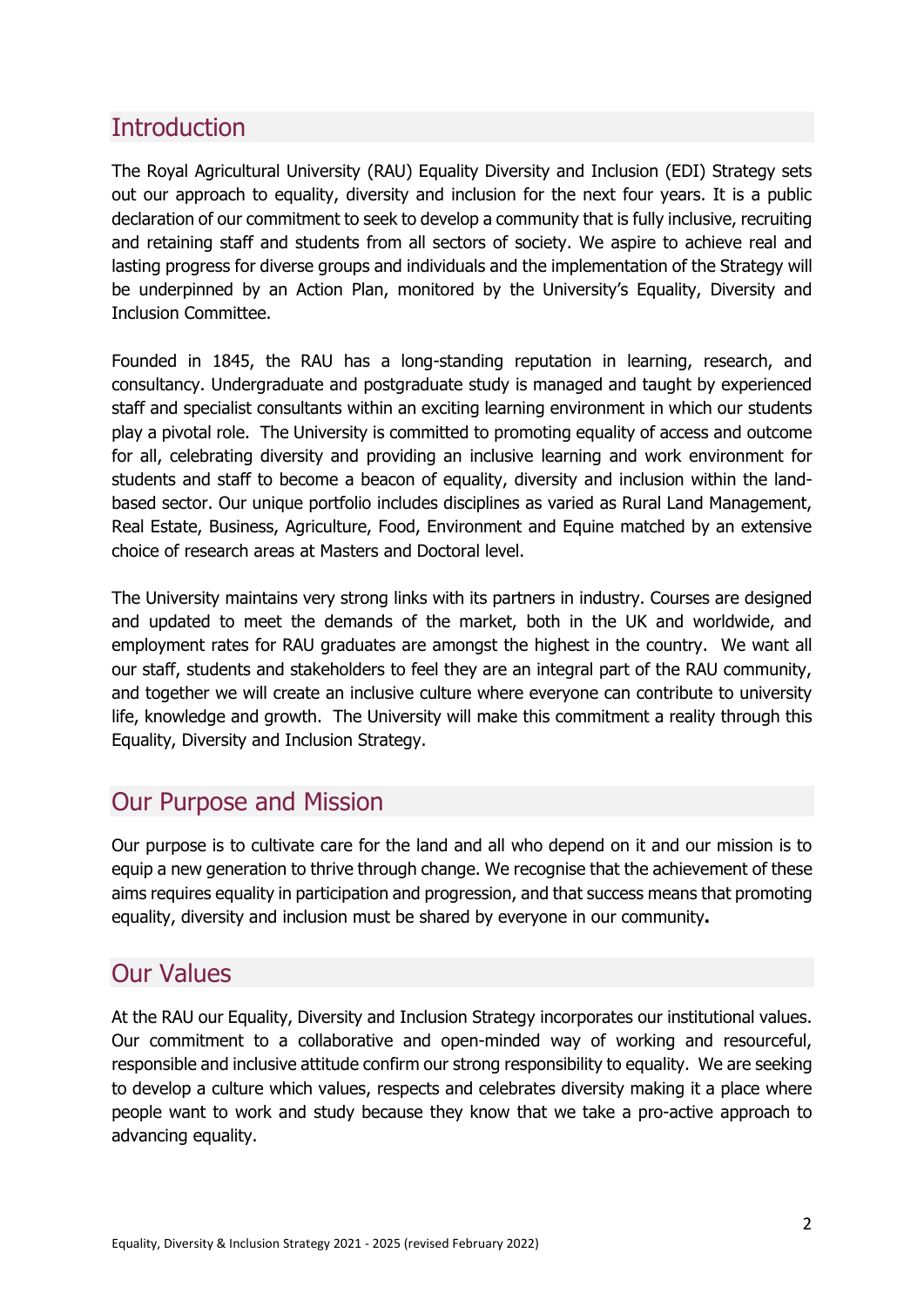Our values set out our attitude to embedding equality and promoting diversity and inclusion, including the way we lead and the way we work with each other and our partners. They promote a culture of respect, dignity and inclusivity.

# The Public Sector Equality Duty

As a Higher Education provider, the RAU will continue to demonstrate how we meet the requirements of the Equality Act known as the Public Sector Equality Duty. It consists of a general duty and further specific duties. The general duty takes the form of broad equality requirements. The specific duties outline how we as a public body is required to go about achieving the general duty. Taken together the Public Sector Equality Duty requires us to be proactive in approach.

The Equality Act 2010 requires that the University has 'due regard' of the need to:

- Eliminate unlawful discrimination, harassment, victimisation and any other conduct prohibited by the Equality Act
- Advance equality of opportunity between people who share a protected characteristic and those who do not, and
- Foster good relations between people who share a protected characteristic and those who do not

The RAU will use the Equality, Diversity and Inclusion Strategy to drive equality, diversity and inclusion, meet our statutory obligations under the Equality Act 2010, enhance our work with external bodies and support our continued success as a University.

The General Equality Duty requires the RAU to demonstrate how we ensure due regard to:

- Eliminate discrimination, harassment and victimisation in relation to the characteristics highlighted within the strategy
- Advance equality of opportunity between people who share a characteristic and those who do not
- Foster good relations between people who share a characteristic and those who do not

The General Equality Duty specifically outlines the following diverse characteristics (known as protected characteristics) against which the duties above will be considered:

- Age
- Disability, including learning disabilities
- Gender Reassignment
- Marriage and Civil Partnership
- Pregnancy and Maternity
- Race
- Religion or Belief
- Sex
- Sexual Orientation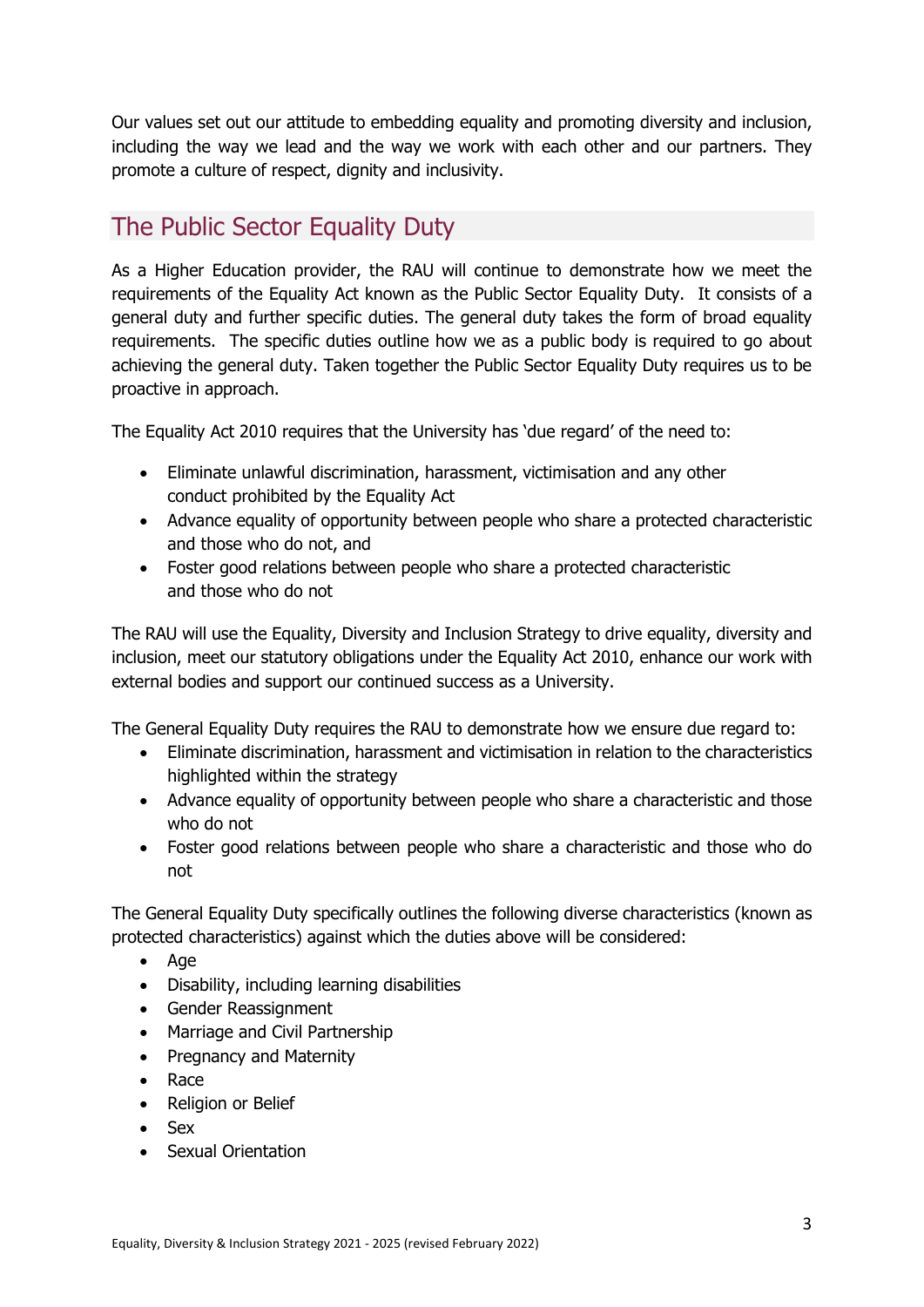The RAU will promote all aspects of the General Equality Duty to ensure they are upheld by our staff, students and stakeholders through ongoing communication and consultation as well as monitoring and acting upon our equality data.

# Equality, Diversity and Inclusion at the RAU

The RAU recognises the following definitions of equality, diversity and inclusion:

| <b>Equality</b>  | ensuring individuals or groups of individuals are treated fairly and<br>equally in relation to their needs                                                                                                                                                     |
|------------------|----------------------------------------------------------------------------------------------------------------------------------------------------------------------------------------------------------------------------------------------------------------|
|                  |                                                                                                                                                                                                                                                                |
| <b>Diversity</b> | acknowledging the range of difference within our community<br>between individuals, cultural, social and intellectual contributions<br>and seeking to utilise the talents and experiences that each one<br>can bring to the RAU                                 |
|                  |                                                                                                                                                                                                                                                                |
| <b>Inclusion</b> | working together with staff and students to create and implement<br>flexible services, practices and procedures that take appropriate<br>accounts of the needs of the RAU community, enabling each<br>person to express themselves and realise their potential |

The RAU will increase our understanding of equality, diversity and inclusion, including the challenges that our students and staff may face, and develop a culture which empowers individuals to raise issues and make change. Through the implementation of this Strategy, we give due regard to the elimination of discrimination, harassment and victimisation, to advance equality of opportunity and to foster good relations between people who share a relevant protected characteristic and those who do not share it (as cited under the Equality Act 2010 Public Sector Equality Duty).

## Our Commitment to Equality, Diversity and Inclusion

 The RAU's Equality, Diversity and Inclusion Strategy demonstrates our commitment to work together to create a University community where diversity is recognised, valued and celebrated. We will proactively advance equality and inclusive practice in our staff and student recruitment and admissions processes, in our research activity, in our teaching, within the campus environment and in the experiences we offer to our academic and professional services and the student community.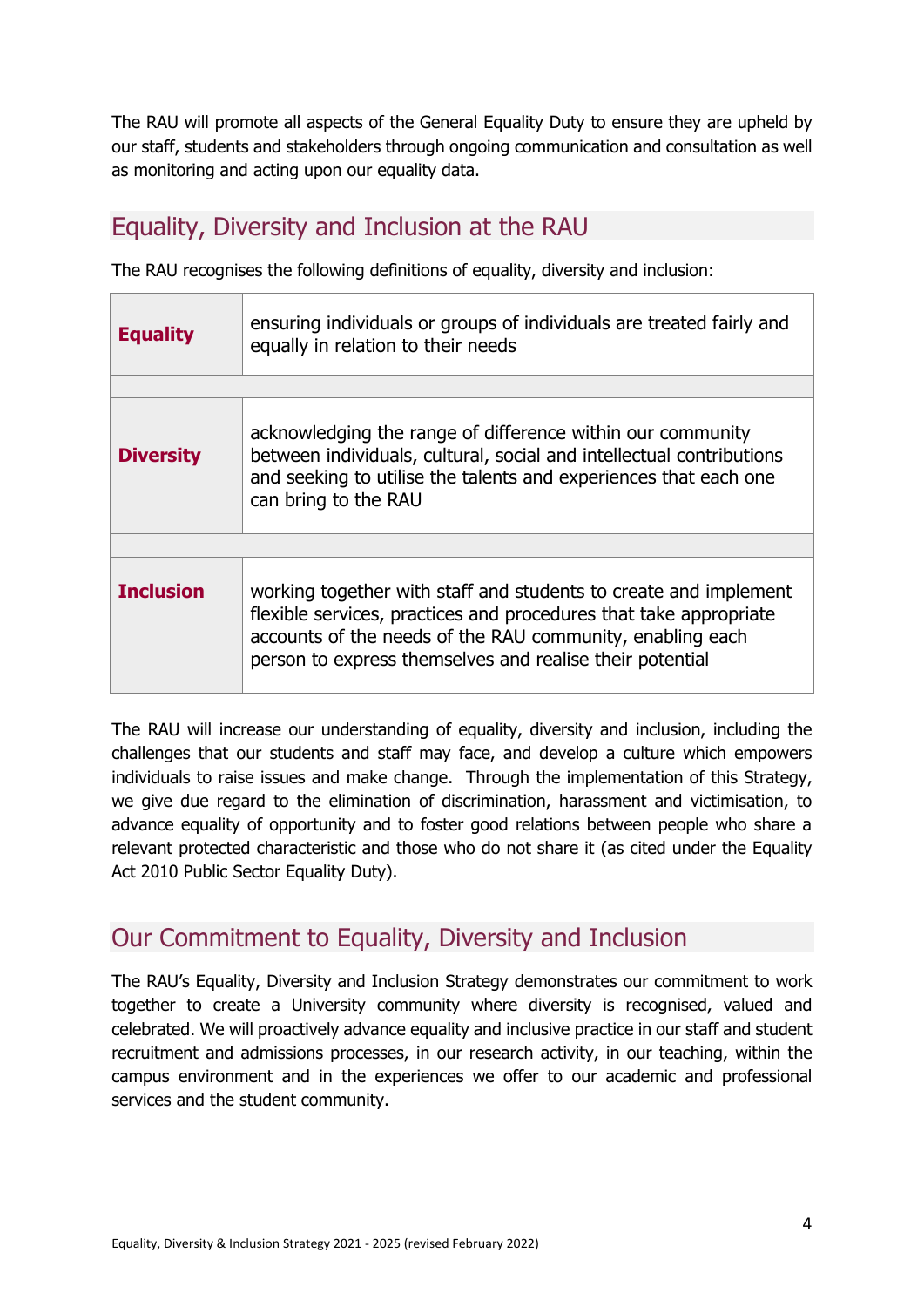# **Our Strategic Objectives for enhancing Equality, Diversity and Inclusion 2021-2025**

The RAU have identified areas of strength and areas for improvement, which have informed the creation of this Strategy. Our strategic objectives are summarised below:

#### 1. Embed Equality, Diversity and Inclusion into all Aspects of University Life

At the RAU, we will work to raise awareness and promote equality in a way that informs our culture and practices, is inclusive and removes any form of less favourable treatment or harassment. We seek to provide a learning, working, social and living environment which addresses the needs of our University community and which is accessible, safe and welcoming. To enable our commitment to equality and diversity and result in real change, this will be embedded into our structures and culture to help shape our behaviour.

Actions will include: ensuring everyone understands their responsibilities to foster an inclusive learning, working and social environment and are aware of relevant good practice policies, guidance and support services. We will work to ensure diversity is reflected in our decisionmaking bodies and committees, and that they actively contribute to promoting equality and inclusive practice. We will develop accessibility and inclusive practices to accommodate the needs of our staff, students and visitors when considering our current campus and future developments. We are committed to ensuring that all our employment policies and practices for staff are fair, advance equality of outcome, eliminate discrimination and foster good relations. We will promote our commitment to a culture based on the principles of respect, dignity and inclusion for everyone.

#### 2. Review and Revise the RAU's Equality, Diversity and Inclusion Governance Structure

The effective delivery of the Equality, Diversity and Inclusion agenda across the University will be strengthened by the review and establishment of a more appropriate governance and management structure. A governance structure that ensures different points of views and perspectives from staff are represented, at different levels and functional responsibilities, and students, will enable the development of more informed and targeted approach and plans for the delivery of this work. Formal elements to this governance structure are the Equality, Diversity and Inclusion Committee.

Actions will include: a review of the RAU's Equality, Diversity and Inclusion Committee and the development of revised terms of reference, membership and responsibilities.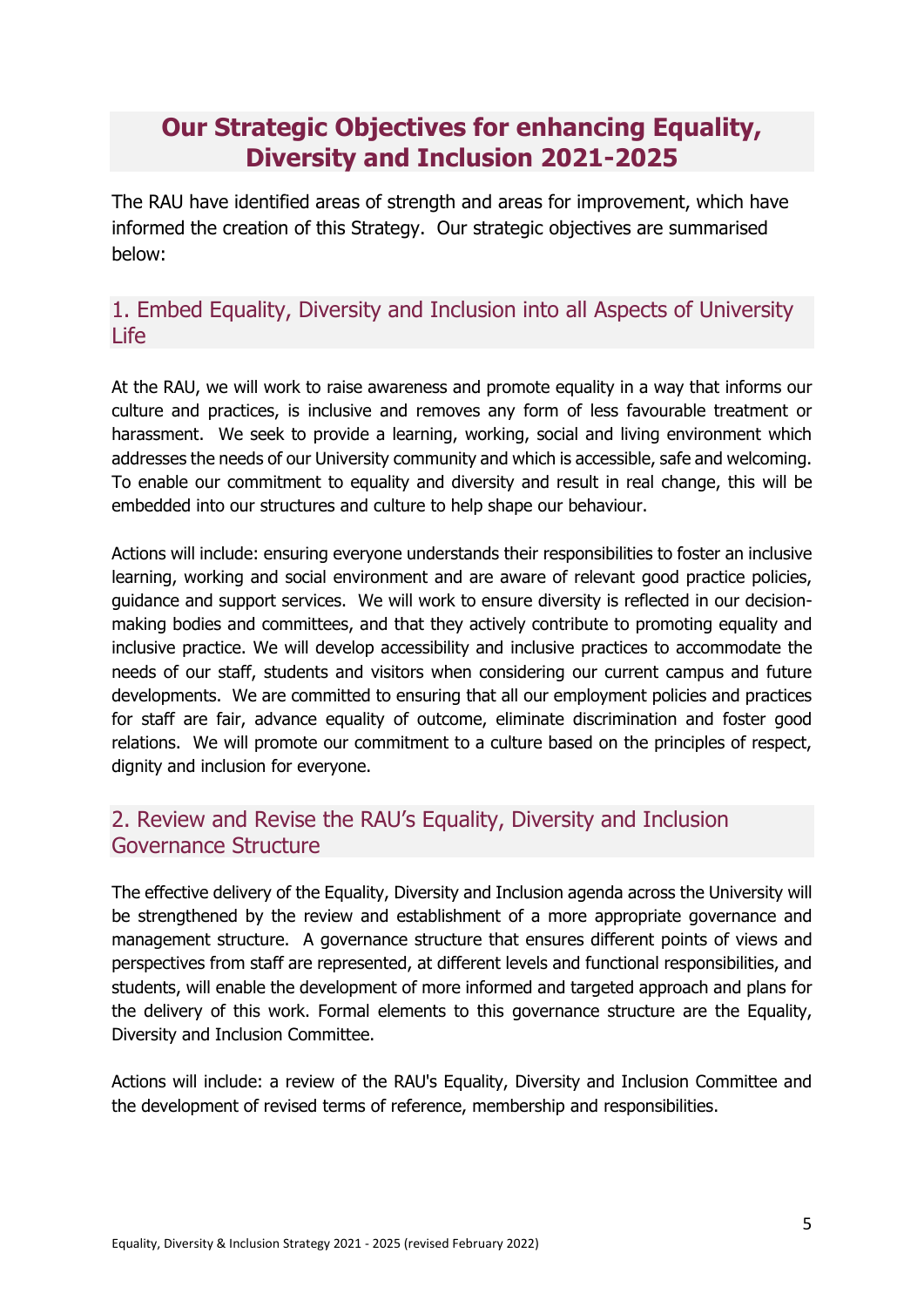#### 3. Attract, Retain, Develop & Support a Diverse Staff and Student **Population**

 all. The Equality, Diversity and Inclusion Strategy supports the RAU's goal to attract, retain Achievement of our objectives relies on equality in participation, progression and success for and develop a diverse university community and ensure that everyone can attain and succeed to the best of their abilities. We seek to create a working, learning, social and living environment that will enable all our staff and students to achieve their potential, whilst they experience and celebrate diverse cultures, knowledge and identities and are encouraged to make a positive contribution to Cirencester, the land-based sector and beyond.

Actions will include: a review and revision of the staff Recruitment, Selection and Appointment Policy and associated processes with a focus on equality, diversity and inclusion; ensuring we engage and inspire students from diverse backgrounds to apply to the RAU, at undergraduate and postgraduate level, and making sure our admissions processes are fair and inclusive; ensuring we monitor and address differences in outcomes and opportunities for our staff and student bodies, and promote equality in participation and progression.

#### 4. Use Robust, Reliable Equalities Data to Target Activities

Underpinning the success of the Equality, Diversity and Inclusion Strategy, the need has been identified to continuously improve a framework for robust and reliable equality data to be collected, analysed, reported and shared.

It is recognised that to ensure the actions we take to promote equality, diversity and inclusion are effective, we need to gather and analyse data on our staff and students as a function of their various protected characteristics, and this includes capturing data on the student experience. This facilitates a clearer picture of variations in staff and student recruitment, progress and retention that are associated with diversity and allow us to more effectively monitor the impact of any policy or procedural initiatives. To demonstrate the seriousness of our intent to achieve real change, we will be as transparent as possible (within the proper bounds of individual confidentiality) about these data, how they compare to other universities and to national and international benchmarks.

Actions will include: Production of an annual diversity data report to include anonymised staff and student data, to facilitate the tracking of year-on-year changes and the identification of trends to provide an evidence-base to support other actions. To encourage staff to record and maintain their diversity details within the iTrent system. To build the confidence of staff and students in our ability to handle data confidentially and to use it responsibly.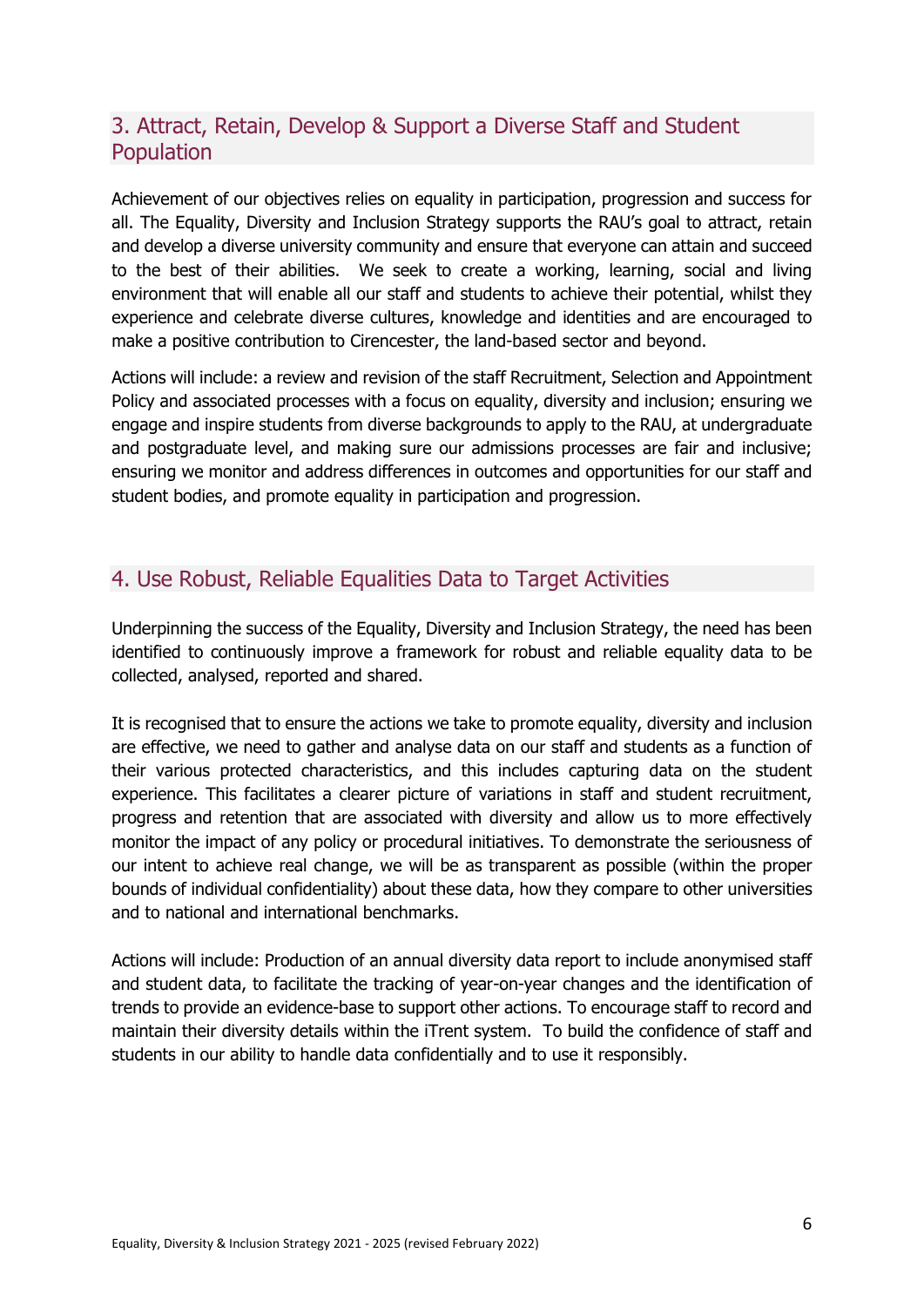## Governance and Responsibilities

 supported by the Director of Human Resources. Work will be steered by the RAU's Equality, Responsibility for this Strategy and its delivery rests with the Vice-Chancellor's Executive Group, championed by the Chair of the Equality, Diversity and Inclusion Committee and Diversity and Inclusion Committee in consultation with the staff, trade union, Students Union and students. Aspects of Equality, Diversity and Inclusion are reported to the Governing Council through the Remuneration Committee.

Specific responsibilities include:

- Equality, Diversity and Inclusion Policy and the University's Equality Strategy. This is • **The RAU Community** - All staff and students and other stakeholders have a responsibility to ensure that their actions comply with the requirements of University to eliminate unlawful discrimination, promote equality of opportunity and advance good relations between different equality groups.
- • **The Vice-Chancellor's Executive Group**  is responsible for providing a consistent strategies. The Vice-Chancellor's Executive Group will ensure that the University's lead on equality and diversity issues, and for promoting equality and diversity Equality, Diversity and Inclusion Strategy is implemented effectively and that appropriate action is taken against anyone within the University who does not act in accordance with the equality duties.
- **The Equality, Diversity and Inclusion Committee**  has responsibility for the approval of Equality, Diversity and Inclusion strategies, policies and procedures and for overseeing their implementation. The Committee reports to the Vice-Chancellor's Executive Group which has the authority to make decisions or to recommendations for approval.
- **All managers**  are responsible for ensuring that the Equality, Diversity and Inclusion Strategy is implemented and maintained within their area of responsibility, confirming all staff are fully informed about their responsibilities and receive support and training in carrying them out. Managers are responsible for taking appropriate action if they are aware of any acts of discrimination within their areas of responsibility, with support available from Human Resources.